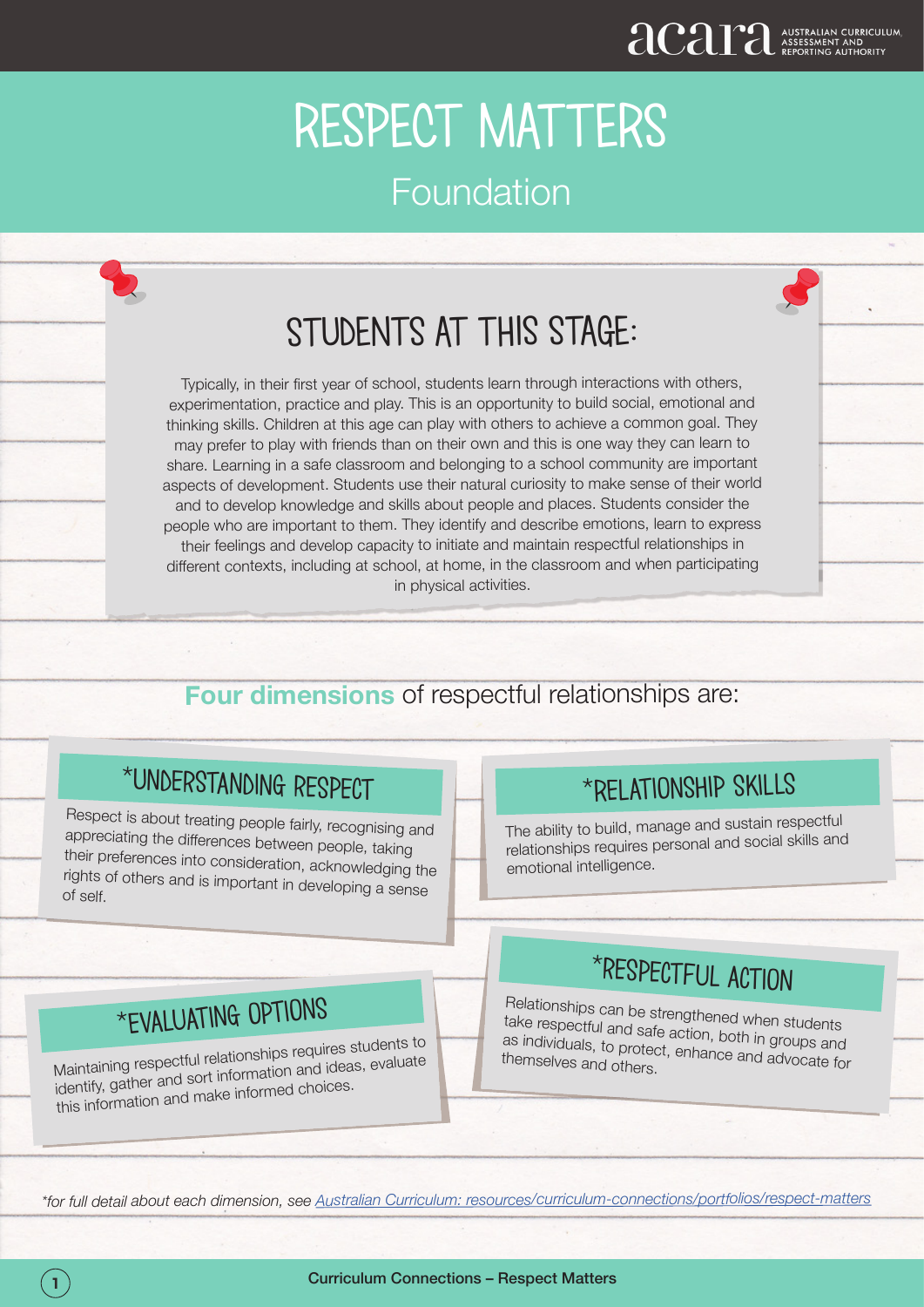### understanding respect

### Humanities and social sciences

Who the people in their family are, where they were born and raised and how they are related to each other [ACHASSK011]

How the stories of families and the past can be communicated, for example, through photographs, artefacts, books, oral histories, digital media and museums [ACHASSK013]

The places people live in and belong to, their familiar features and why they are important to people [ACHASSK015]

The Aboriginal or Torres Strait Islander Country/Place on which the school is located and why Country/Place is important to Aboriginal and Torres Strait Islander Peoples [ACHASSK016]

The reasons why some places are special to people, and how they can be looked after [ACHASSK017]

### Health and physical education

Identify personal strengths [ACPPS001]

Identify and describe emotional responses people may experience in different situations [ACPPS005]

### intercultural understanding

Interacting and empathising with others Recognise that people use different languages to communicate

Express their opinions and listen to the opinions of others in given situations

Imagine and describe their own feelings if they were put in someone else's place

### Reflecting on intercultural experiences and taking responsibility

Identify similarities and differences between themselves and their peers

### personal and social capability

#### Self awareness

Identify a range of emotions and describe situations that may evoke these emotions

Identify their likes and dislikes, needs and wants, and explore what influences these

#### Social awareness

Acknowledge that people hold many points of view

### ethical understanding

#### Reasoning in decision making and actions

Identify links between emotions and behaviours

### Exploring values, rights and responsibilities Express their own point of view and listen to the views of others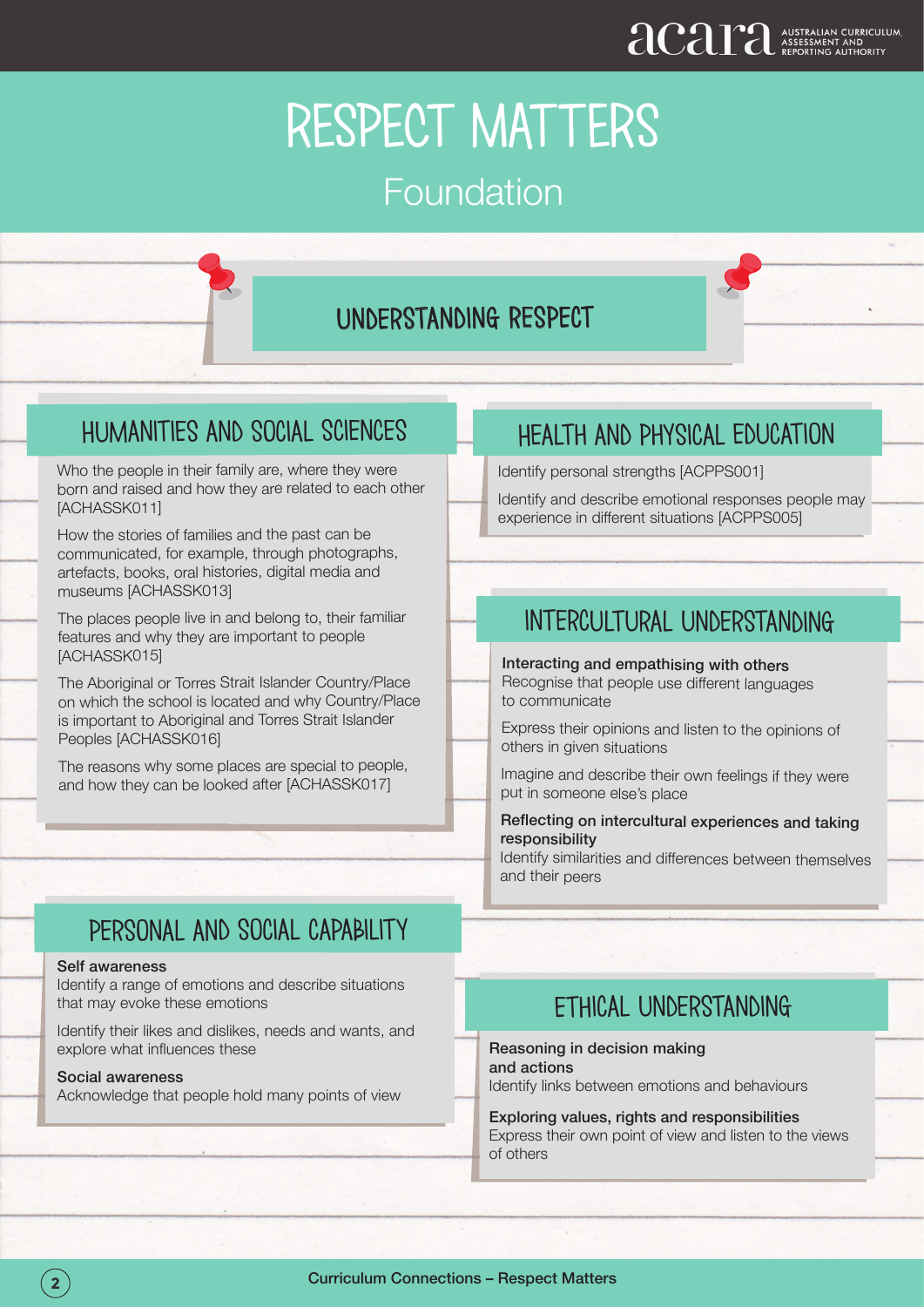### understanding respect ... continued

### **ENGLISH**

Understand that English is one of many languages spoken in Australia and that different languages may be spoken by family, classmates and community [ACELA1426]

Explore how language is used differently at home and school depending on the relationships between people [ACELA1428]

Understand that language can be used to explore ways of expressing needs, likes and dislikes [ACELA1429]

Understand the use of vocabulary in familiar contexts related to everyday experiences, personal interests and topics taught at school [ACELA1437]

l



### digital technologies

Explore how people safely use common information systems to meet information, communication and recreation needs [ACTDIP005]

ļ

### Asia and australia's engagement with asia

The peoples and countries of Asia are diverse in ethnic background, traditions, cultures, belief systems and religions.

The peoples and countries of Asia have contributed and continue to contribute to world history and human endeavour.

Australia is part of the Asia region and our histories from ancient times to the present are linked.

### Aboriginal and torres strait islander histories and cultures

Aboriginal and Torres Strait Islander Peoples' ways of life are uniquely expressed through ways of being, knowing, thinking and doing.

Australia has two distinct Indigenous groups: Aboriginal Peoples and Torres Strait Islander Peoples, and within those groups there is significant diversity.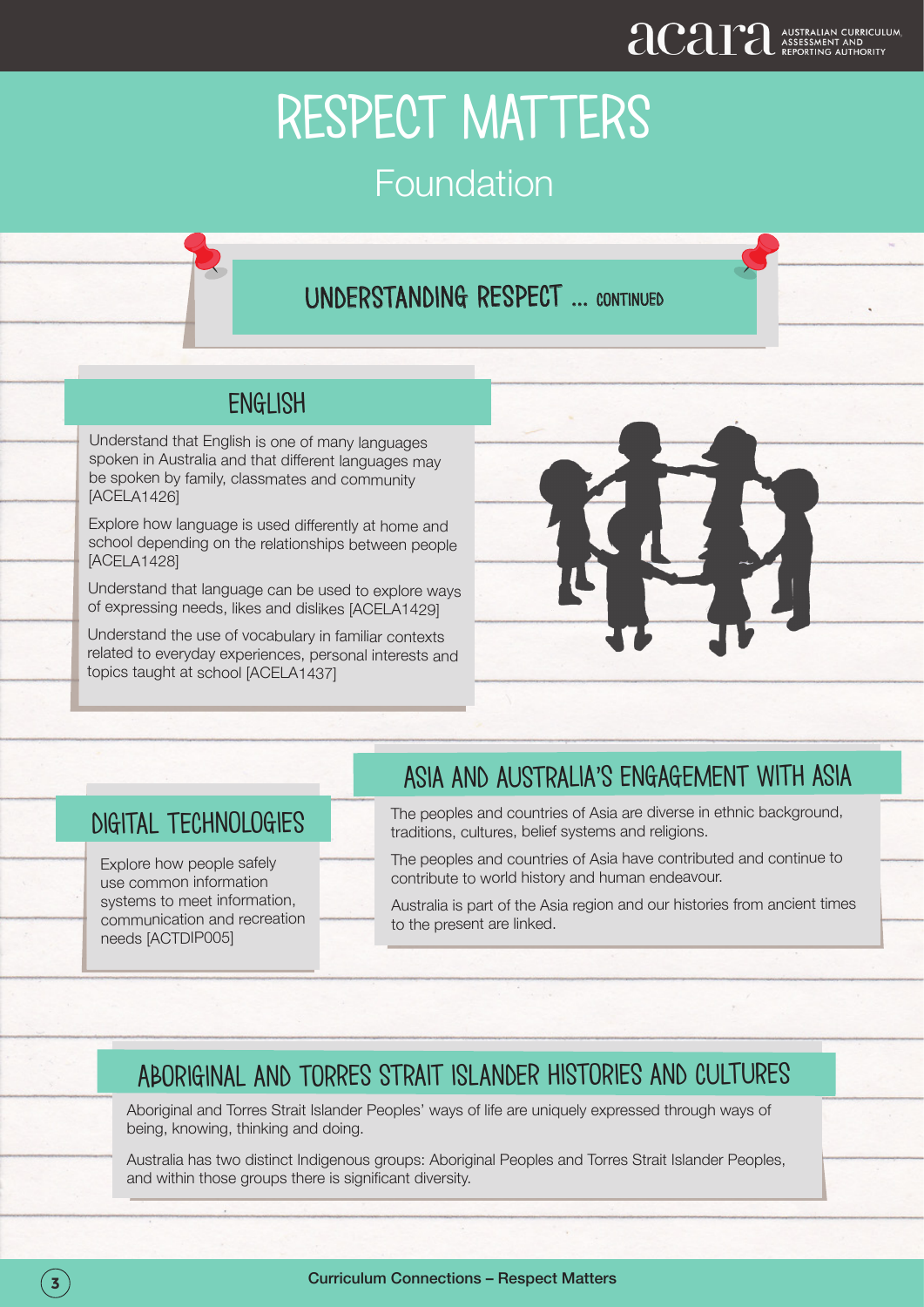## relationship skills

### humanities and social sciences

Explore a point of view [ACHASSI005]

### ict capability

#### Applying social and ethical protocols and practices when using ICT

Follow class rules when sharing personal information with known audiences and demonstrate an awareness of applying social protocols when using ICT to communicate

### personal and social capability

Self management Express their emotions constructively in interactions with others

Social awareness Explore relationships through play and group experiences

Social management Identify positive ways to initiate, join and interrupt conversations with adults and peers

Share experiences of cooperation in play and group activities



### Recognising culture and developing respect

Discuss ideas about cultural diversity in local contexts

Interacting and empathising with others Express their opinions and listen to the opinions of others in given situations

Imagine and describe their own feelings if they were put in someone else's place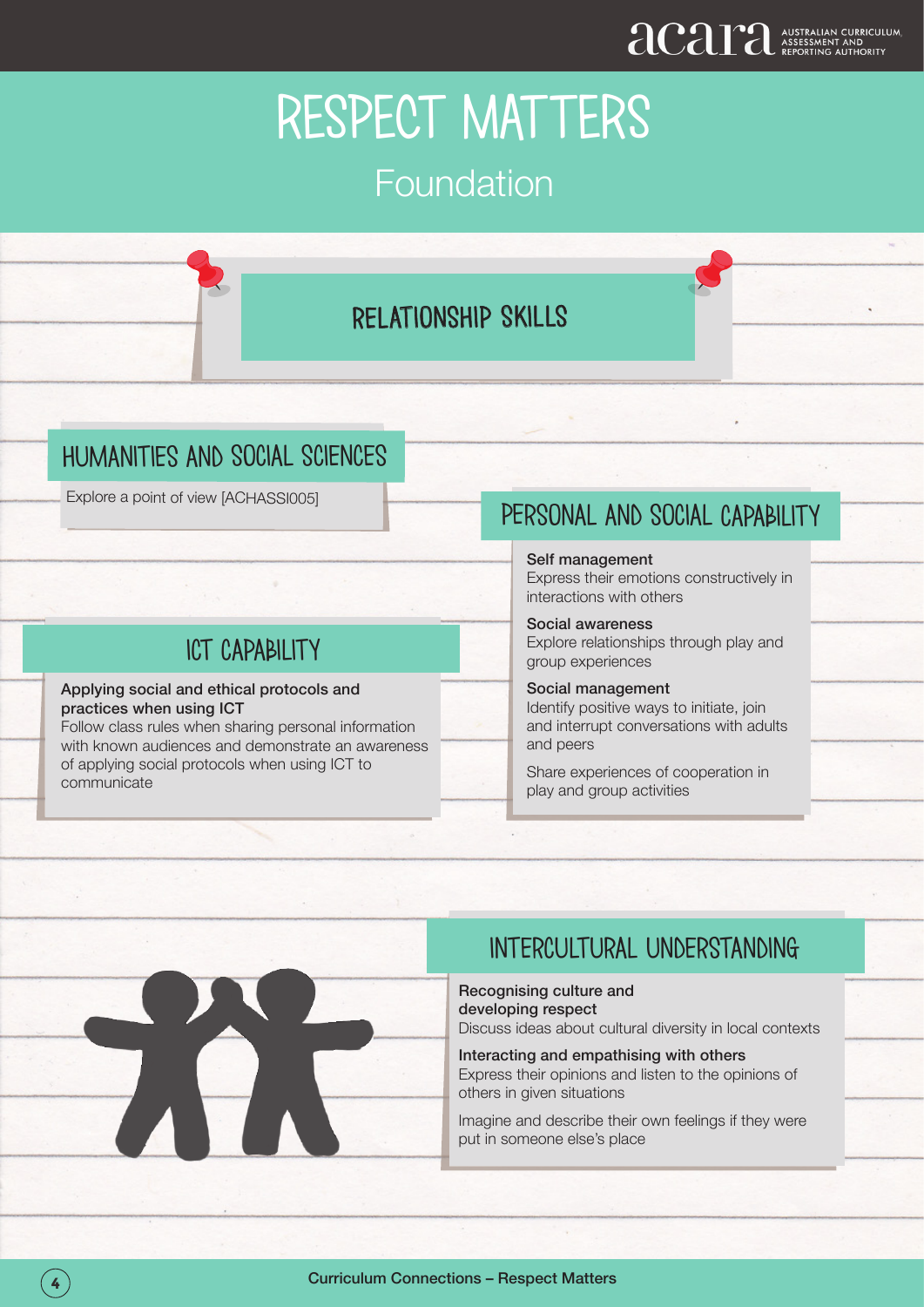### relationship skills ... continued

## Asia and australia's engagement with asia

Collaboration and engagement with the peoples of Asia support effective regional and global citizenship.

### Health and physical education

Practise personal and social skills to interact positively with others [ACPPS004]

Cooperate with others when participating in physical activities [ACPMP012]

Follow rules when participating in physical activities [ACPMP014]

### Aboriginal and torres strait islander histories and cultures

Aboriginal and Torres Strait Islander Peoples' family and kinship structures are strong and sophisticated.

Aboriginal and Torres Strait Islander communities maintain a special connection to and responsibility for Country/Place.



֦

Ļ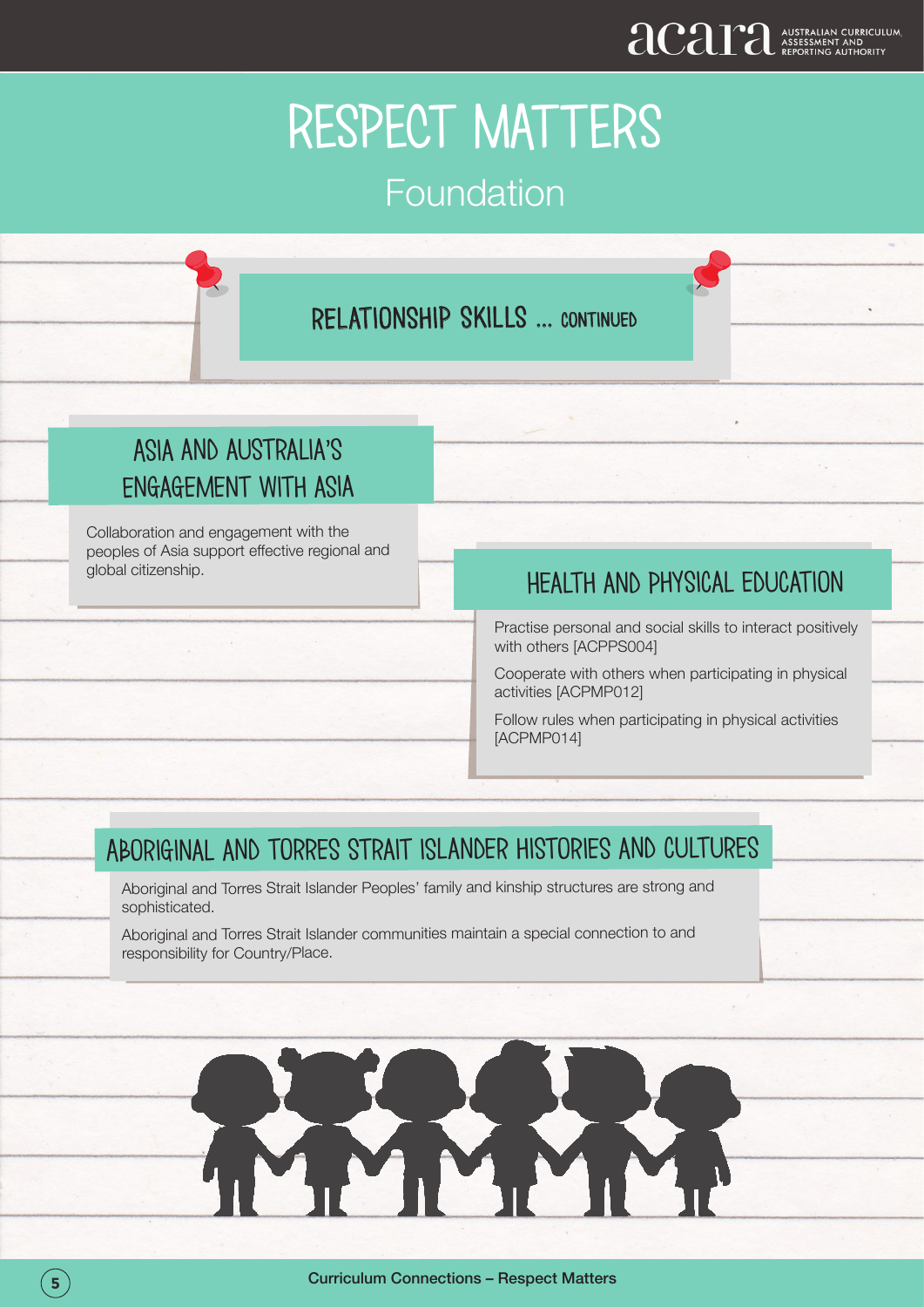## evaluating options

### critical and creative thinking

Inquiring – identifying, exploring, and organising information and ideas Identify and describe familiar information and ideas during a discussion or investigation

Gather similar information or depictions from given sources

Analysing, synthesising and evaluating reasoning and procedures Check whether they are satisfied with the

outcome of tasks or actions

### ethical understanding

Reasoning in decision making and actions Identify examples from stories and experiences that show ways people make decisions about their actions

Identify links between emotions and behaviours

Identify and describe the influence of factors such as wants and needs on people's actions

### personal and social capability

#### Social management

Identify options when making decisions to meet their needs and the needs of others

#### Self awareness

Reflect on their feelings as learners and how their efforts affect skills and achievements



### design and technologies

Identify how people design and produce familiar products, services and environments and consider sustainability to meet personal and local community needs [ACTDEK001]

Explore needs or opportunities for designing, and the technologies needed to realise designed solutions [ACTDEP005]

### Health and physical education

Identify people and demonstrate protective behaviours and other actions that help keep themselves safe and healthy [ACPPS003]

Identify actions that promote health, safety and wellbeing [ACPPS006]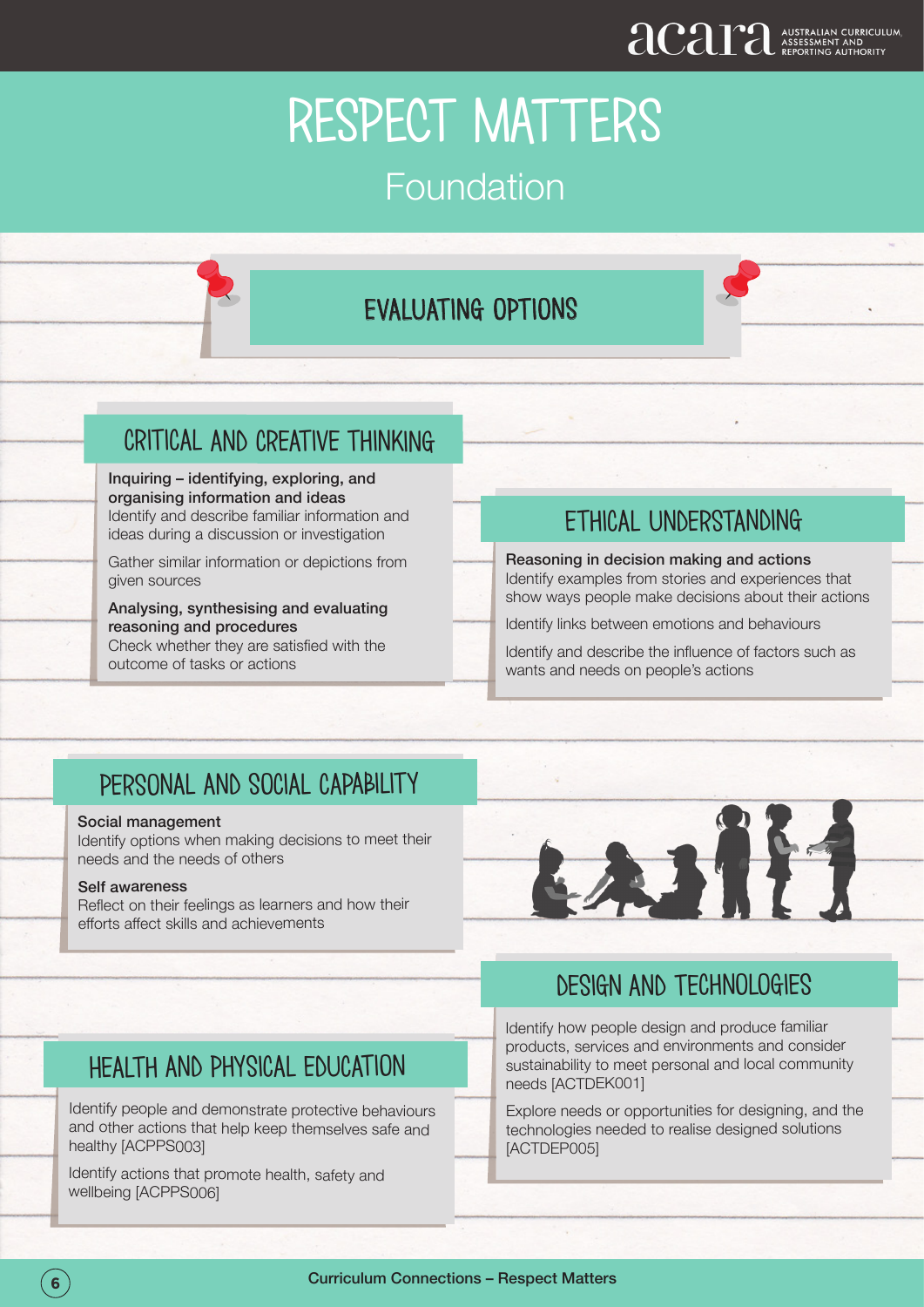# RESPECT MATTERS

## Foundation

## evaluating options ... continued

### **ENGLISH**

Recognise that texts are created by authors who tell stories and share experiences that may be similar or different to students' own experiences [ACELT1575]

Share feelings and thoughts about the events and characters in texts [ACELT1783]

ļ

Listen to and respond orally to texts and to the communication of others in informal and structured classroom situations [ACELY1646]

## Asia and australia's engagement with asia

Australia is part of the Asia region and our histories from ancient times to the present are linked.

Australians play a significant role in social, cultural, political and economic developments in the Asia region.

### Aboriginal and torres strait islander histories and cultures

Aboriginal and Torres Strait Islander Peoples have holistic belief systems and are spiritually and intellectually connected to the land, sea, sky and waterways.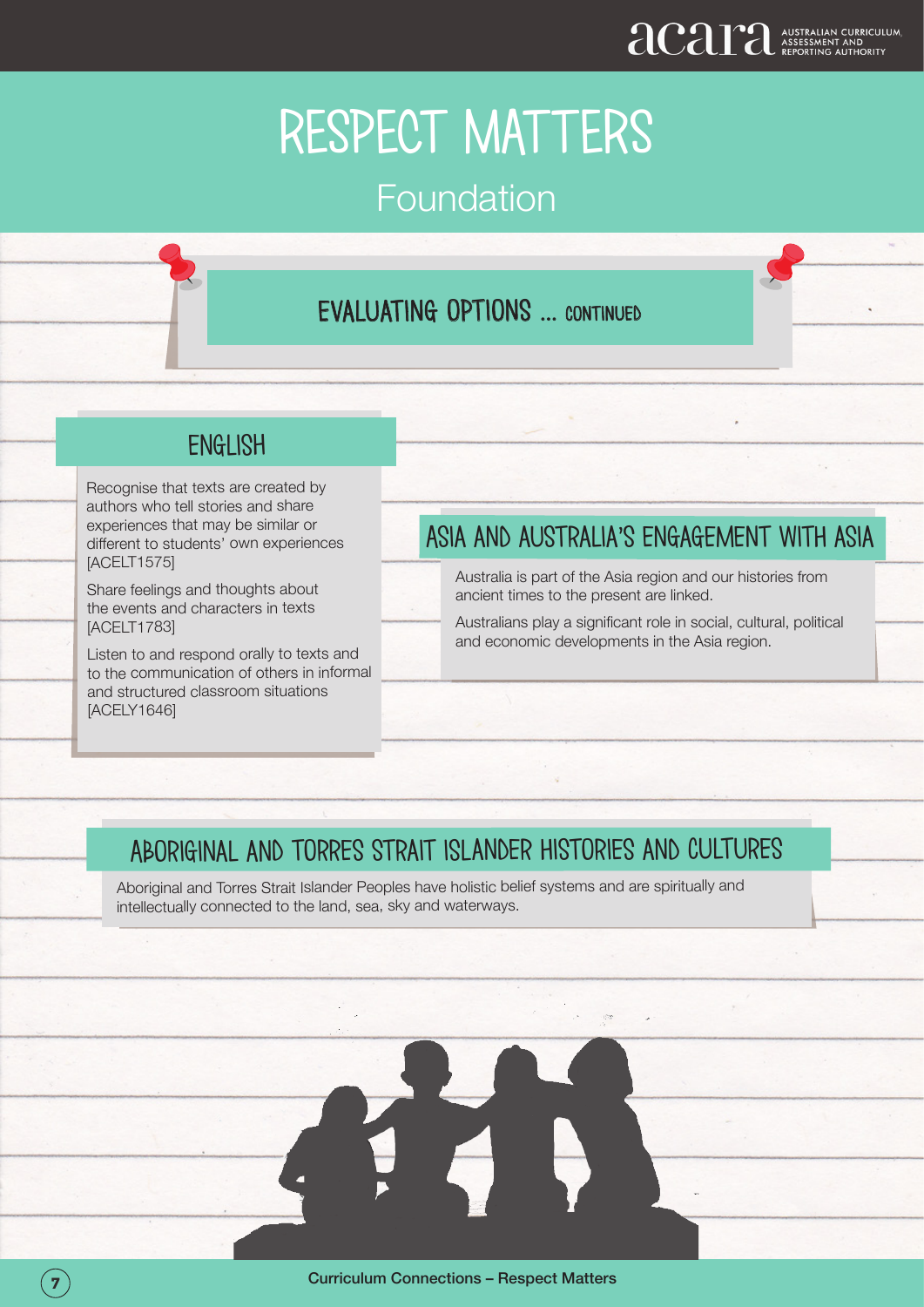## respectful action

### ict capability

#### Applying social and ethical protocols and practices when using ICT

Follow class rules when sharing personal information with known audiences and demonstrate an awareness of applying social protocols when using ICT to communicate

### Intercultural understanding

### Reflecting on intercultural experiences and taking responsibility

Identify examples of the acceptance and inclusion of others in given situations

### Personal and social capability

### Social awareness

Describe ways they can help at home and school

### Social management

Listen to others' ideas, and recognise that others may see things differently from them

ļ

### Asia and australia's engagement with asia

The peoples and countries of Asia have contributed and continue to contribute to world history and human endeavour.

Australians of Asian heritage have influenced Australia's history and continue to influence its dynamic culture and society.

Collaboration and engagement with the peoples of Asia support effective regional and global citizenship.